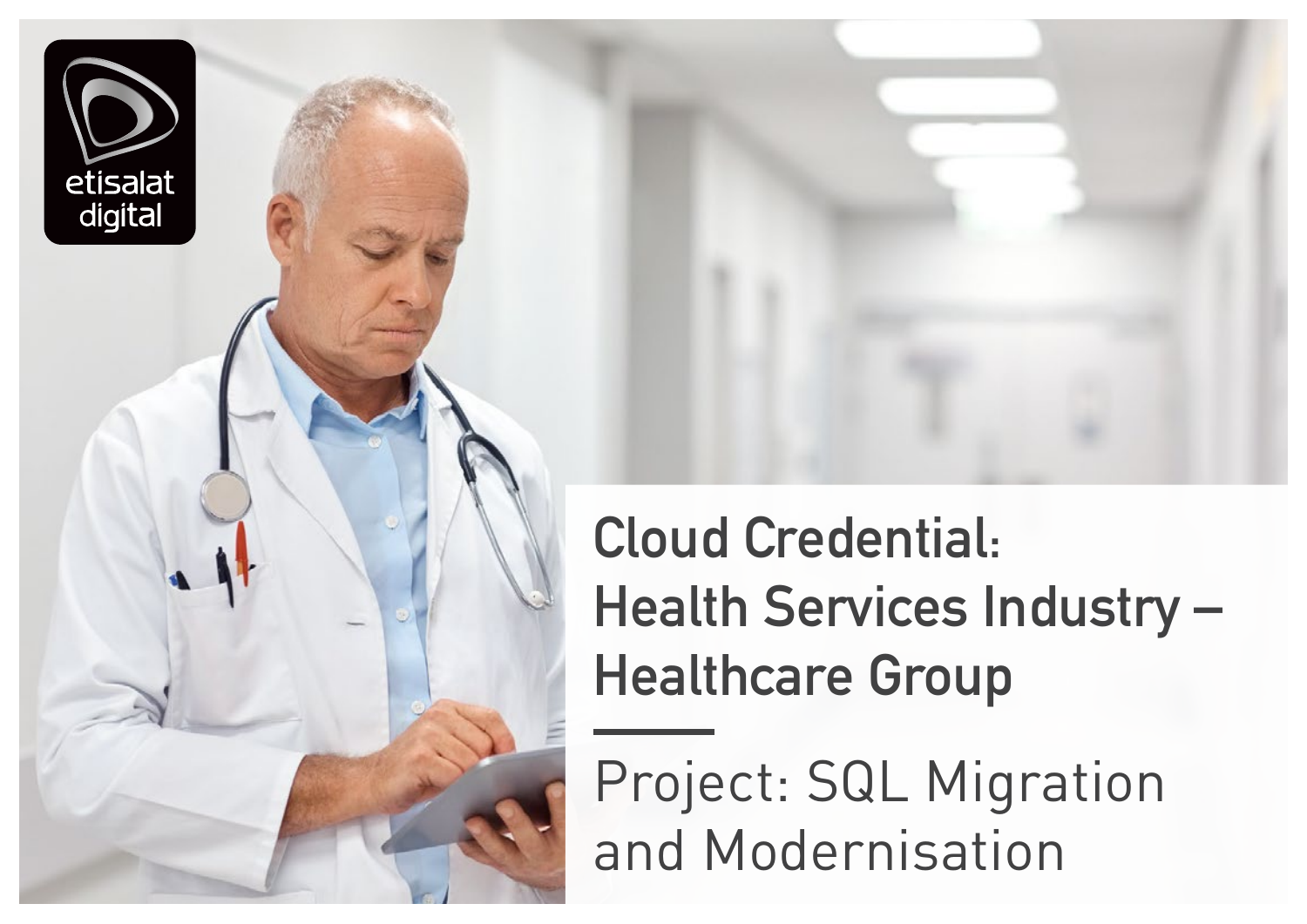### **CLIENT BACKGROUND**

The client is amongst the UAE's leading healthcare service providers today and is a well-known brand with its team of over 350 physicians and 1,000 supporting professionals providing state-of-the-art medical care to the UAE's citizens and residents.



The client operates multiple service lines like hospitals, medical centres, pharmacies, among others. The client has a group IT department to deliver the services to its customers.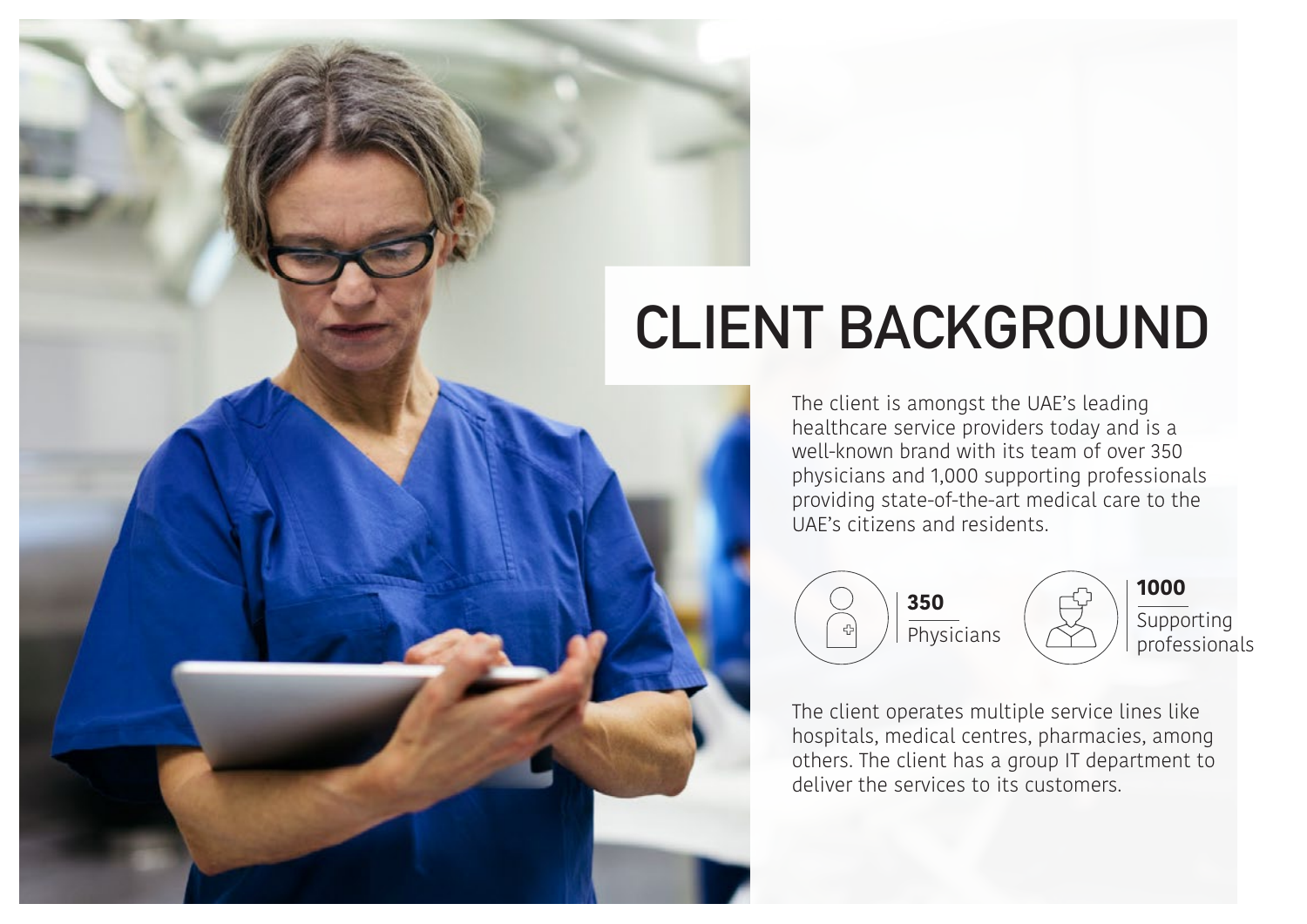### **BUSINESS CHALLENGE**

The client is looking for cost-effective approaches for managing IT and to provide agility and more innovation.

The client had a large state of SQL servers supporting mission-critical applications. They engaged Microsoft to explore opportunities to optimise the infrastructure and database getting into the conclusion that migrating to Azure Cloud would be a good alternative to benefit of better licensing and costeffectiveness when using SQL Azure or Azure SQL Managed Instances (PaaS).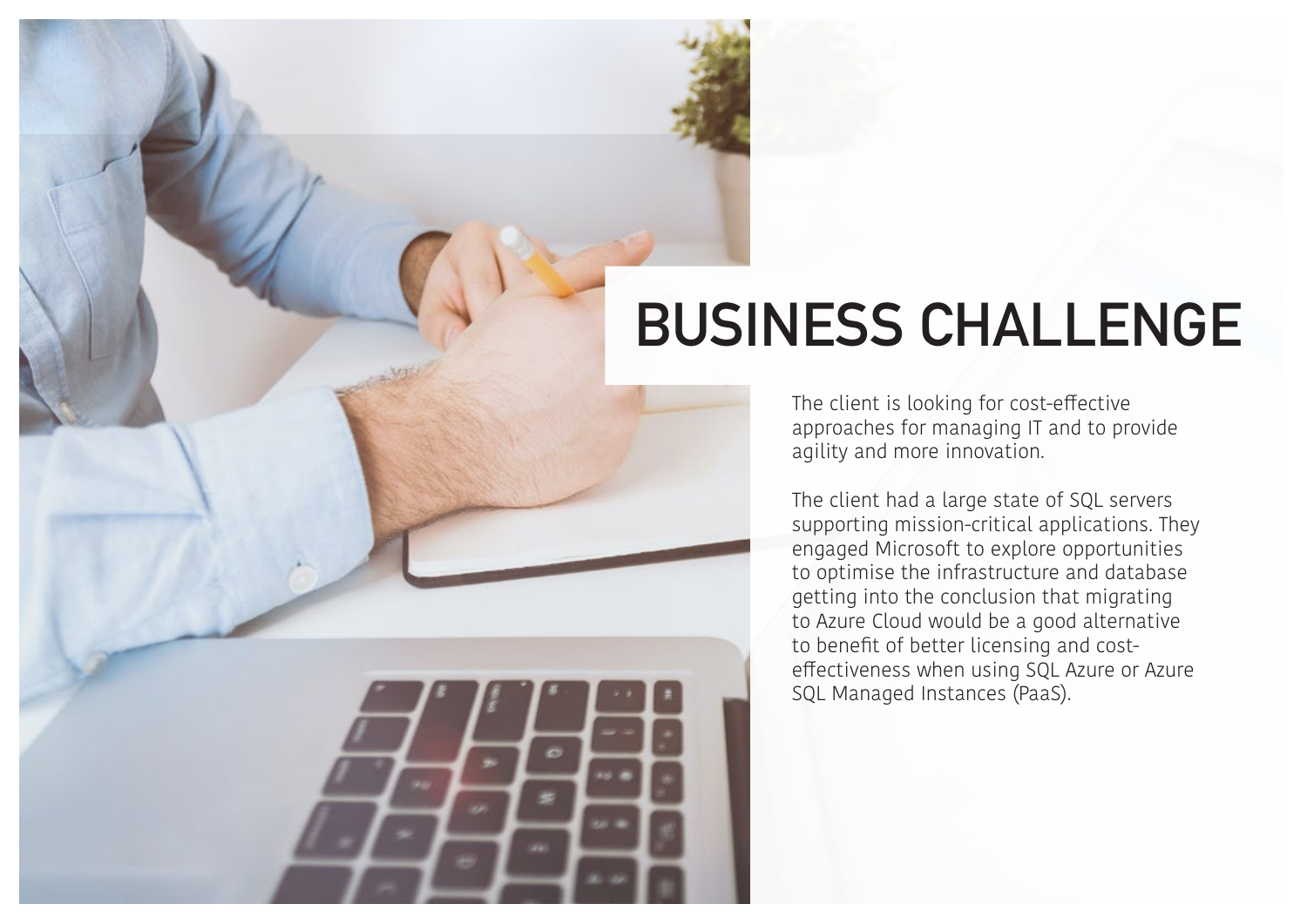## **HOW ETISALAT HELPED**

Etisalat was selected as the trusted advisor and partner to assist the customer in exploring the migration to SQL Azure Cloud based on:

- Analysis of 69 SQL databases and 2.5TB using DMA (Data Migration Assistant):
	- SQL feature gaps identification and recommendations
	- SQL compatibility gaps identification and recommendations
	- Assistance to the client for database remediation
- Analysis of alternatives, cost estimations and recommendations between different models: SQL Azure Managed Instance, Azure SQL and multiple billing models (DTU vs vCore)
- Assistance in the migration of production workloads, Go-live and cut-over